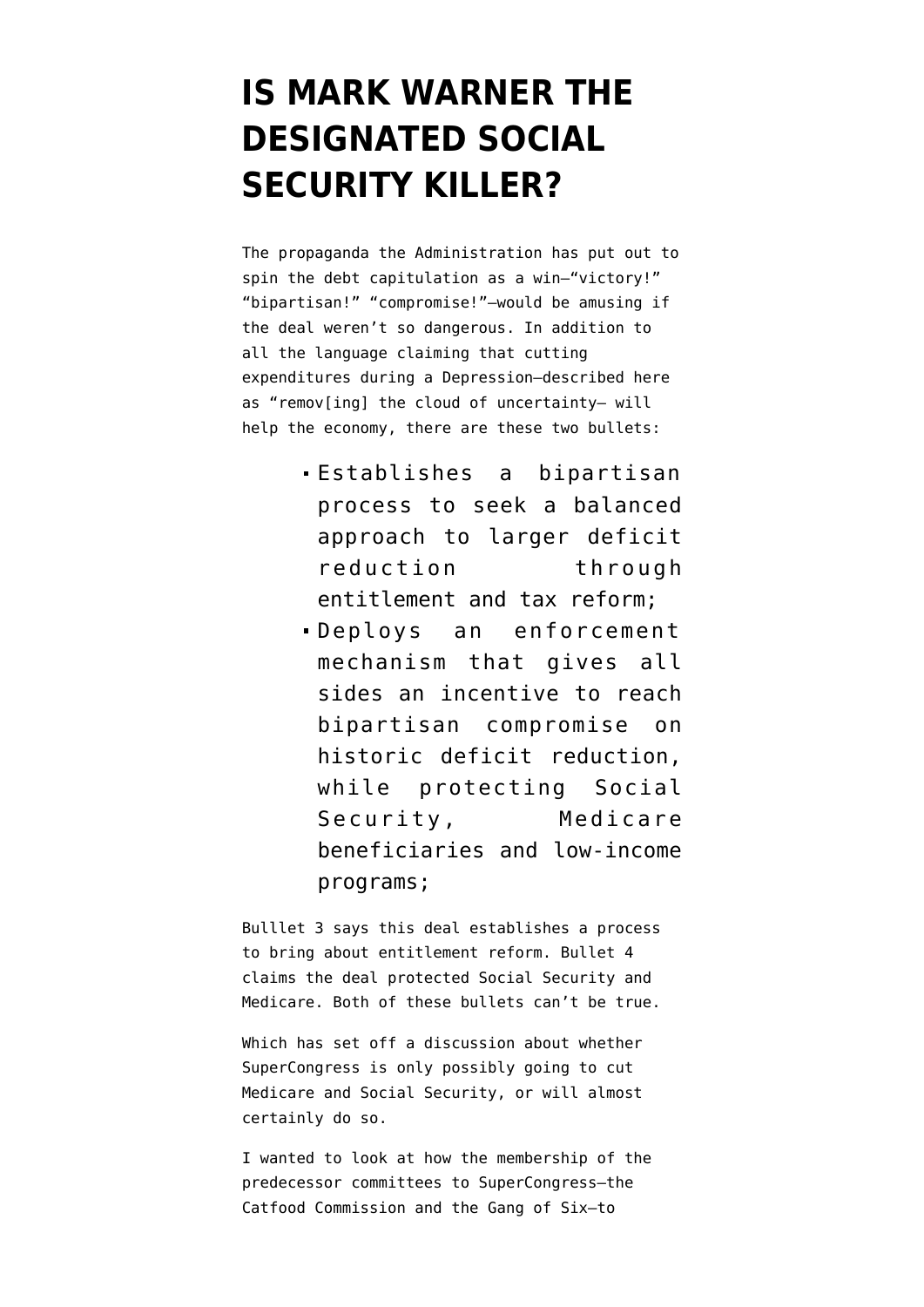suggest which is more likely.

As you recall, the [Catfood Commission members](http://www.fiscalcommission.gov/members) [voted](http://www.washingtonpost.com/wp-dyn/content/article/2010/12/02/AR2010120205913.html?sid=ST2010120206074) 11-7 in favor of passing the Commission's recommendations, which included raising the retirement age. The members of Congress on the Commission voted this way:

- Tom Coburn: Yes
- Judd Gregg: Yes\*
- Mike Crapo: Yes
- Kent Conrad: Yes
- Dick Durbin: Yes
- Max Baucus: No
- Paul Ryan: No
- Jeb Hensarling: No
- Dave Camp: No
- Jan Schakowsky: No
- Xavier Becerra: No
- John Spratt: Yes\*

Assuming for the sake of argument that the members who are still in Congress would be part of SuperCongress, that would make for a stalemate–though Republican opposition focused on Obama's healthcare reform, not on the package of entitlement cuts and tax breaks for the rich that the commission recommended.

Both Judd Gregg and John Spratt are gone. Rather than replace Judd Gregg, the former Ranking Member of the Budget Committee with his functional equivalent, Jeff Sessions, Mitch McConnell will likely put Saxby Chambliss on SuperCongress, as Chambliss has been involved in the Gang of Six discussing a deficit reduction plan. John Spratt's functional equivalent would be Chris Van Hollen, a not horrible addition for liberals. (Update: Or maybe he's just like Durbin, a so-called liberal who [will support](http://tpmdc.talkingpointsmemo.com/2011/04/obama-van-hollen-back-bowles-simpson-as-counterpoint-to-right-wing-gop-budget.php) this crap.)

But it's not safe to assume Harry Reid will just pick the Senators who served on the Catfood Commission for SuperCongress. After Max Baucus